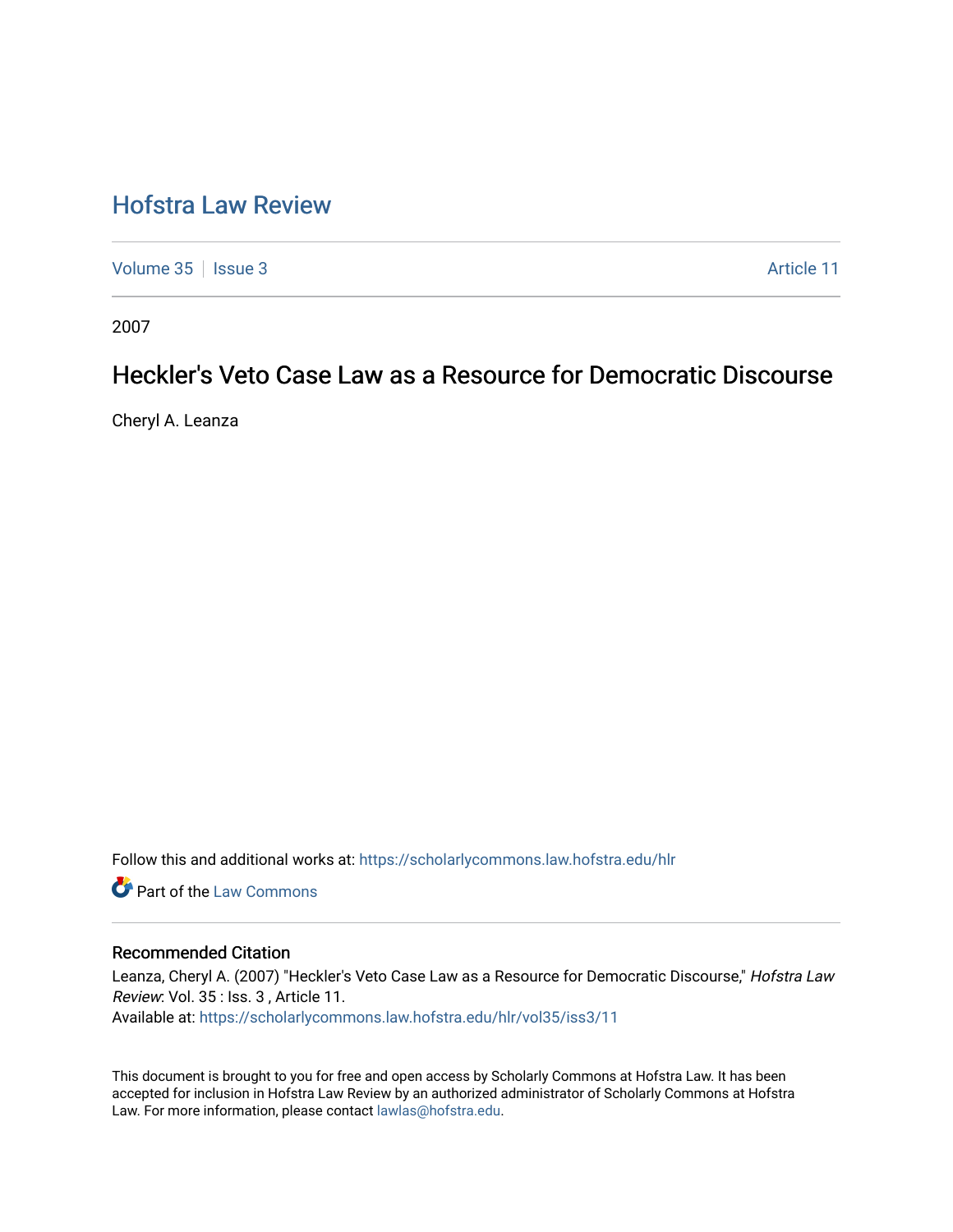## HECKLER'S VETO CASE LAW **AS A** RESOURCE FOR DEMOCRATIC DISCOURSE

## *Cheryl A. Leanza* **\***

## I. INTRODUCTION

Almost forty years ago, Jerome Barron proposed a listener-centered First Amendment right.' He argued that the central concern of the First Amendment should be with the listeners-that difficult questions of competing First Amendment rights should be resolved with the goal of increasing the viewpoints to which listeners are exposed.<sup>2</sup> While that approach remains an important part of the existing Supreme Court jurisprudence with respect to First Amendment analysis of broadcasting, the Court rejected its application to newspapers, and has not expanded the approach beyond broadcasting.<sup>3</sup> Many legal scholars and policymakers nonetheless remain concerned about the current law as it applies to the mass media, raising concerns that it grants too much power to the owners of media, and pays insufficient attention to the public, to the 4 listeners and viewers that media serves.<sup>4</sup>

While a listener-oriented First Amendment interest is one way to promote more democratic discourse in media regulation, unfortunately, advocates have not successfully persuaded the courts to adopt this approach. Another alternative to improve democratic discourse would be to look to theories in existing case law that could be extended to media regulation, rather than creating a new First Amendment interest. An

<sup>\*</sup> Managing Director, Office of Communication, Inc., United Church of Christ and an adjunct lecturer at Georgetown University in the Communications Culture and Technology program. The ideas in this Article are solely her own.

*<sup>1.</sup>* See Jerome A. Barron, *Access to the Press-A New First Amendment Right,* 80 HARV. L. REV. 1641, 1666 (1967).

<sup>2.</sup> *Id.* at 1678.

*<sup>3.</sup> See* Owen M. Fiss, *Free Speech and Social Structure,* 71 IOWA L. REV. 1405, 1416 (1986).

*<sup>4.</sup> See id.* at 1418.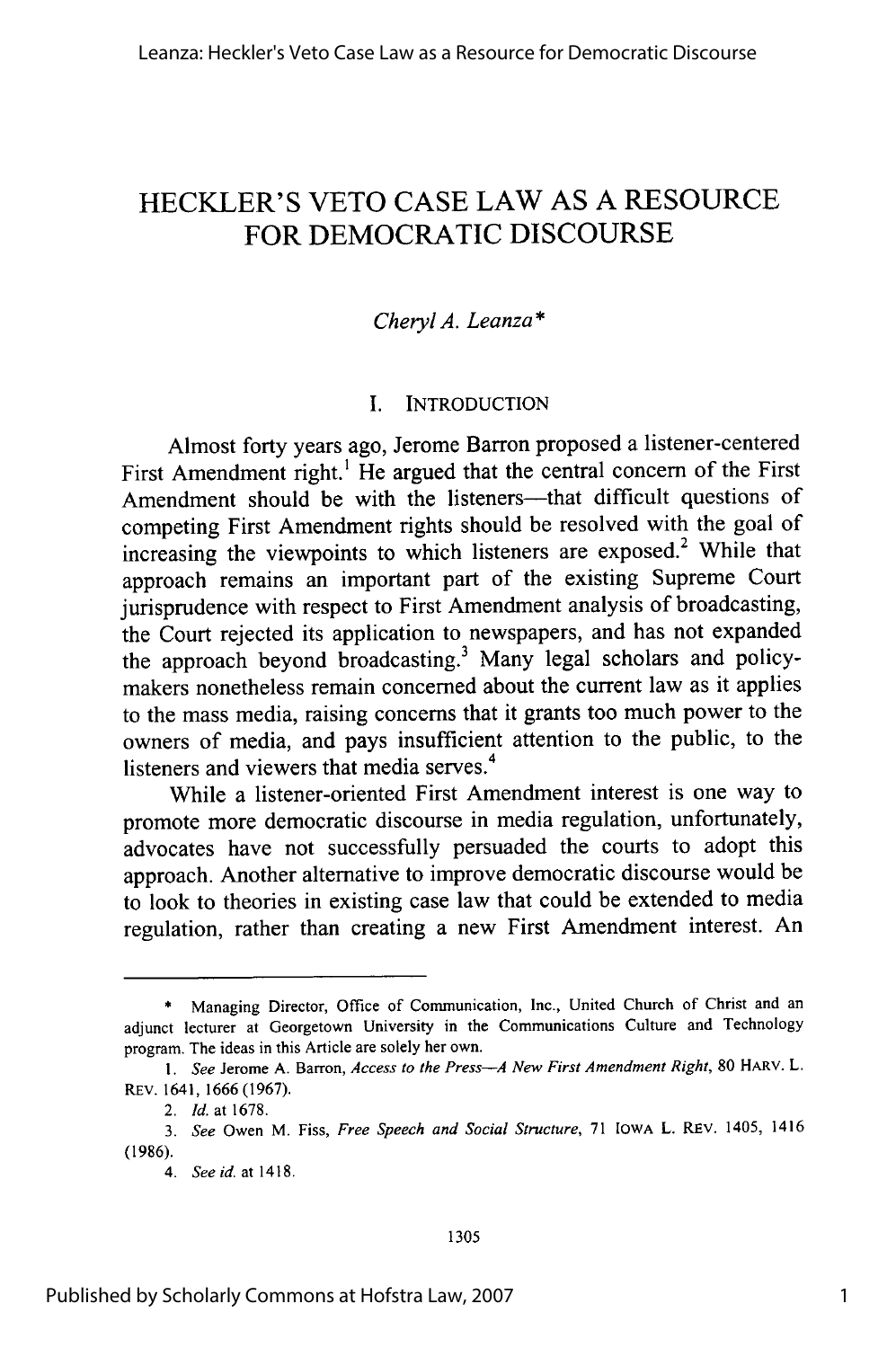#### *HOFSTRA LA W REVIEW* **1306** [Vol. **35:1305**

opportunity to do this arises from existing case law regarding a "heckler's veto." Heckler's veto cases typically consider the appropriate behavior of local law enforcement when a crowd or individual threatens hostile action in response to a demonstration or speaker.<sup>5</sup> In these cases, the First Amendment grants a positive right to the speaker: the local government must take action to protect the speaker against a hostile crowd.<sup>6</sup> The courts do not allow local law enforcement to accede to a heckler's veto. $<sup>7</sup>$ </sup>

The possibility that the legal tradition surrounding a heckler's veto might be applicable in this area was raised-but rejected-by Professor Owen Fiss in his 1986 article *Free Speech and Social Structure.8* In his article, he rejected the heckler's veto approach as insufficient when compared with a listener's right to receive information.<sup>9</sup> Although Professor Fiss is correct that a First Amendment interpretation focused on listeners would be more likely to produce enhanced democratic discourse, the failure of the Court to adopt such a test, or to even profess interest in it, means that other legal theories must be considered. In contrast to Fiss' and Barron's approach, the current validity of the heckler's veto cases is unquestioned.

As described in detail below, heckler's veto cases are helpful because they illustrate the fundamental conflict between two members of the public with competing speech goals and the role of the state in promoting the dissemination of messages. Heckler's veto cases justify compelling (and prohibiting) state action to promote the First Amendment goal of disseminating unpopular views. Heckler's veto cases recognize that it is important for conflicting speakers to have access to the same audience or crowd. Heckler's veto cases do not permit the state to hide behind the unpleasant reaction of some portions of the public in order to silence a speaker.

All these elements are missing from present mass media jurisprudence. Currently, the government has no obligation to act to promote speech. Except in rare cases, speakers do not have a right to access the same audience as an electronic speaker with whom they disagree.<sup>10</sup> And media outlets are free to reject advertising on the grounds that the public will have an adverse reaction. The values

*<sup>5.</sup> See id.* at 1416-17.

*<sup>6.</sup> Seeid. at1417.*

<sup>7.</sup> *Id.*

<sup>8.</sup> *Id.* at 1416-18.

*<sup>9.</sup>* Id. at 1417.

**<sup>10.</sup>** *See* CASS R. **SUNSTEIN,** DEMOCRACY **AND** THE **PROBLEM** OF **FREE SPEECH** 18 (1993).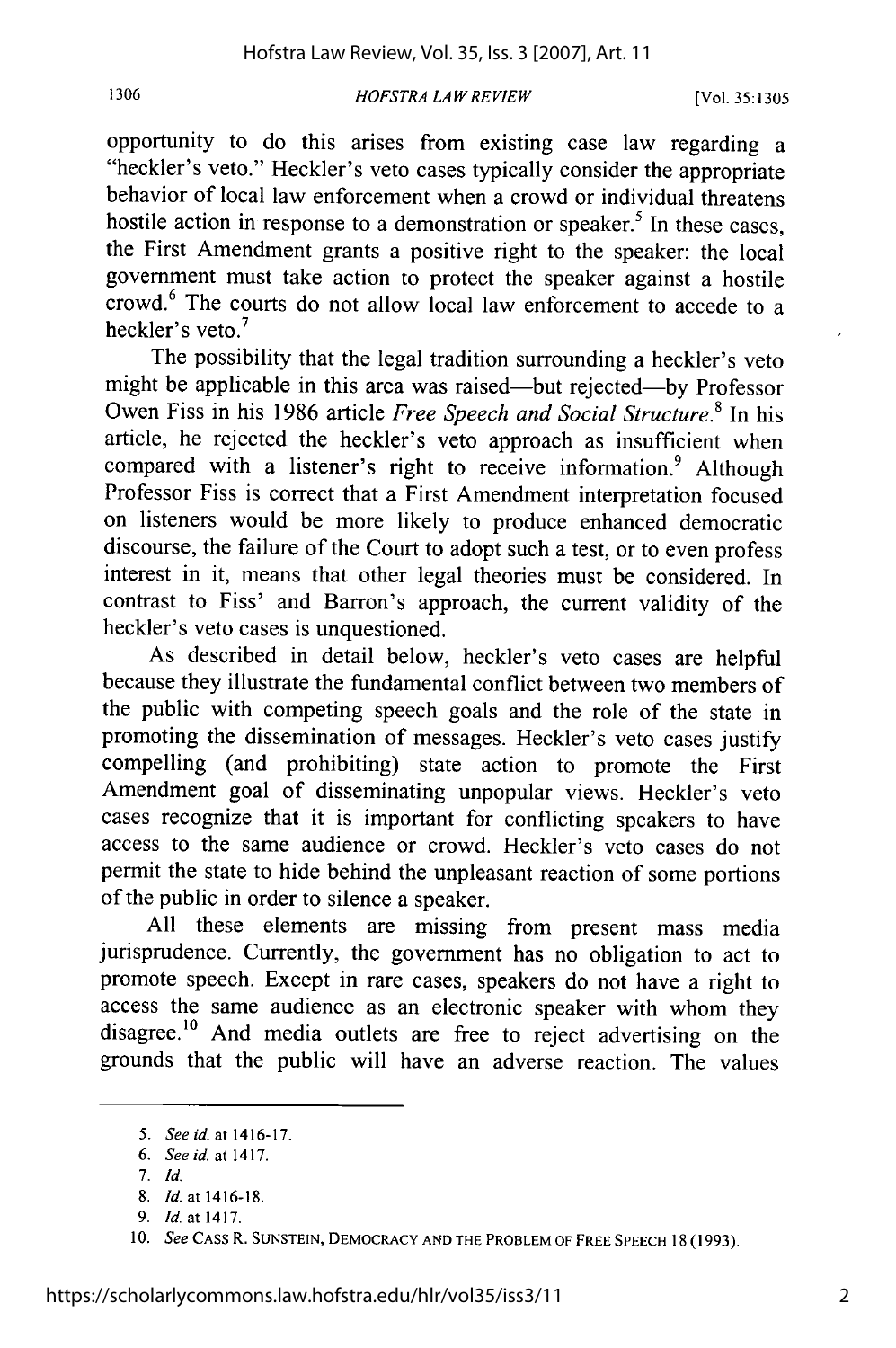#### *HECKLER'S VETO CASE LA W* **2007] 1307**

underlying heckler's veto cases would render a dramatic change in mass media First Amendment jurisprudence.

On the other hand, it may not be easy to draw a simple and direct parallel between heckler's veto cases and the mass media context. Most importantly, all heckler's veto cases occur on publicly owned land and thus draw on public forum analysis. The private ownership of a speaking location has long been problematic for First Amendment analysis when the government is not the entity interfering with speech.<sup>11</sup> Also limiting is the focus in this line of cases on avoiding violence. The heckler's veto cases are an outgrowth of the fighting words doctrine, which creates a narrow exception to the First Amendment for words that are so vile as to "incite an immediate breach of the peace."<sup>12</sup> Outside of the small exception for fighting words, the heckler's veto doctrine holds.<sup>13</sup> Thus, the obligation of the state to protect a speaker is engendered by the state's police power to prevent and regulate violence. Violence is never an issue in modem mass media cases; thus it may be more difficult to demand action by the government.

Given these aspects, there are two possible uses for the heckler's veto concept. First, it could be used as a tool to critique the failure of broadcasters to air controversial advertisements, and to possibly allow direct responses to controversial advertisements. While this is a more limited use than a broad-scale revision of our interpretation of the First Amendment, it could be extremely useful. As in the landmark case *Reno v.*  $ACLU$ *,*<sup>14</sup> the concept of a heckler's veto can be persuasive because the idea is so firmly entrenched in legal thinking, even if a full legal analogy does not hold. $15$ 

Second, advocates might be able to circumvent the state action problem by attributing the whole communications regulatory and ownership structure to state action, rather than viewing state action narrowly as only when the state acts to directly suppress speech. Such an approach is advocated by Cass Sunstein.<sup>16</sup> While this approach is

- *13. See supra* note 12 and accompanying text.
- 14. 521 U.S. 844 (1997).

**<sup>11.</sup>** Since the Supreme Court concluded in Arkansas *Educational Television Commission v. Forbes* that a candidate debate sponsored by a state-owned public broadcaster is not a public forum, the application of the public forum doctrine to broadcasting is limited. 523 U.S. 666, 669 (1998).

<sup>12.</sup> *See* Cohen v. California, 402 U.S. 15 (1971); Chaplinksy v. New Hampshire, 315 U.S. 568, 571-72 (1942); see *also* Mark A. Rabinowitz, *Nazis in Skokie: Fighting Words or Heckler's Veto?,* 28 DEPAUL L. REV. 259 (1979) (tracing the connection between the fighting words doctrine and the heckler's veto doctrine).

*<sup>15.</sup> See infra* notes 55-56 and accompanying text.

<sup>16.</sup> *See* SUNSTEIN, *supra* note 10, at 36-38.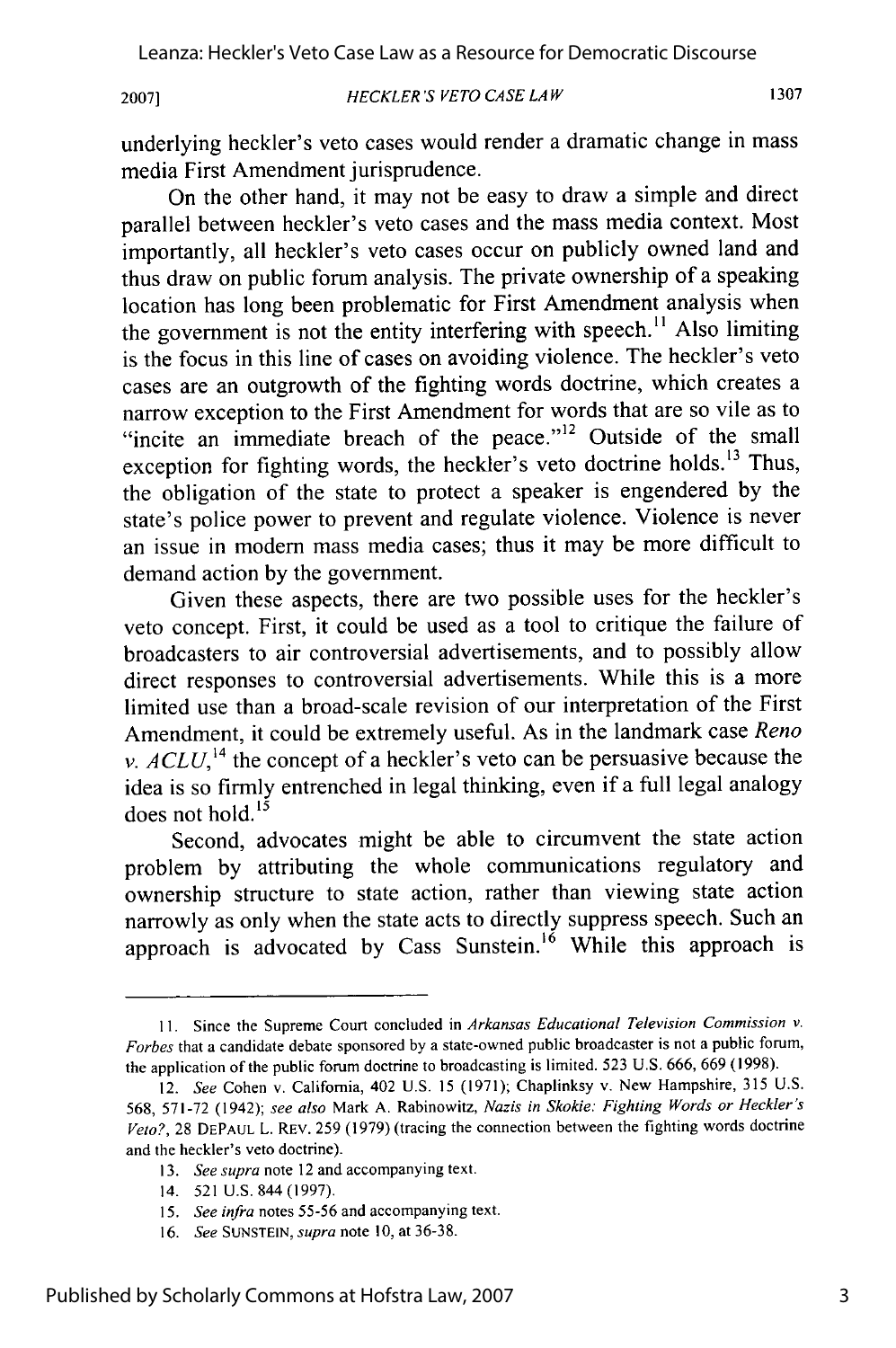#### *HOFSTRA LAW REVIEW* **1308** [Vol. **35:1305**

theoretically sound and very appealing, it does suffer from some of the flaws of Barron's approach—which is that currently it is unlikely to be adopted by the courts.

## II. HECKLER'S VETO CASE LAW

The relevance of heckler's veto case law lies in its strong commitment to fulfilling the First Amendment's ultimate goal of allowing viewpoints to be expressed, even when violence is in the offing. As the cases below demonstrate, in heckler's veto cases the courts have required the state to ensure dissemination of clashing and unpopular views.<sup>17</sup> Heckler's veto cases do not permit the state to hide behind the unpleasant reaction of some portions of the public in order to silence a speaker. Heckler's veto cases also recognize that it is important for competing speakers to have access to the same audience or crowd.

The heckler's veto doctrine grew out of the seminal doctrine of "clear and present danger." The credit for originating the concept of an impermissible "heckler's veto" is given to Justice Black in his dissent in *Feiner v. New York*,<sup>18</sup> although the First Amendment scholar H.K. Kalven gave this doctrine its catchy name.<sup>19</sup>

*Feiner v. New York* contains all the elements of every classic heckler's veto case. In 1949 in Syracuse, New York, Mr. Irving Feiner was speaking to a crowd of black and white people.<sup>20</sup> Mr. Feiner was allegedly encouraging the African-Americans in the crowd to take up arms against whites to secure their civil rights and was hurling insults at a wide range of public figures, including the President and the mayor of Syracuse.<sup>21</sup> The police determined that a fight was about to break out among the members of the crowd. Consequently, they asked Mr. Feiner to stop speaking and to ask the crowd to disperse.<sup>22</sup> When he refused, the police arrested him.<sup>23</sup> He was convicted of breaching the peace and failing to obey a police officer. $24$ 

As in many First Amendment cases, the original First Amendment speaker did not prevail. The Supreme Court upheld Feiner's conviction

<sup>17.</sup> *See, e.g.,* Terminiello v. City of Chicago, 337 U.S. 1,4-6 (1949).

<sup>18. 340</sup> U.S. 315, 326-29 (1951) (Black, J., dissenting); *see also* Fiss, *supra* note 3, at 1416- **17.**

<sup>19.</sup> *See Fiss, supra* note 3, at 1416.

<sup>20.</sup> *Feiner,* 340 U.S. at 316.

<sup>21.</sup> Id. at 317.

<sup>22.</sup> Id. at 317-18.

<sup>23.</sup> Id. at 318.

<sup>24.</sup> *Id.* at 318-20.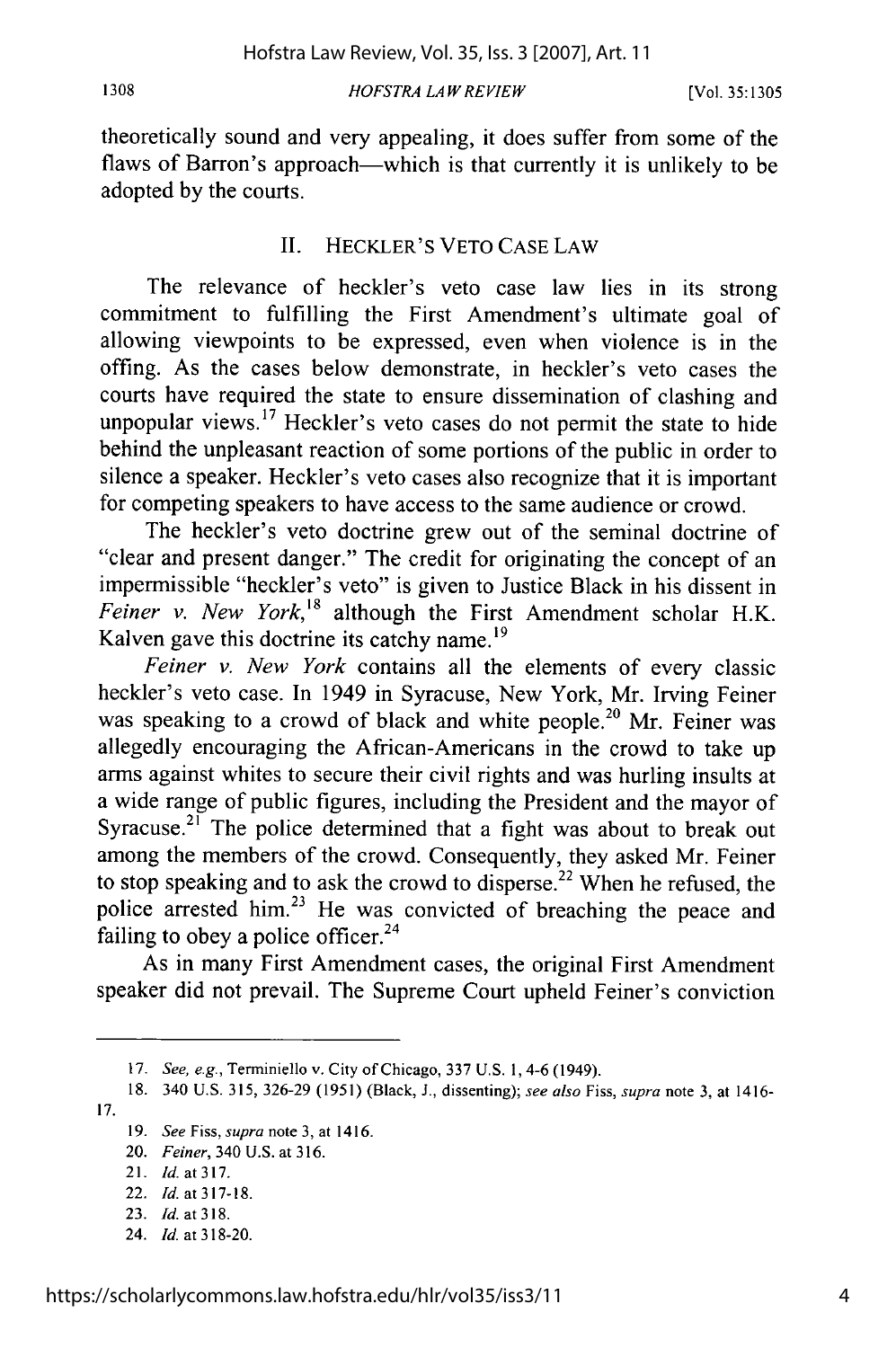*HECKLER'S VETO CASE LA W* **2007]**

under the clear and present danger doctrine because, in the trial court's view, "a clear danger of disorder was threatened."<sup>25</sup> The lower court also concluded that there was no evidence "that the acts of the police were a cover for suppression of petitioner's views and opinions."<sup>26</sup> Over time, however, this case has been limited to the grounds found by the majority, that the speaker was indeed inciting the crowd to riot and inadequate means were available to keep the peace,<sup>27</sup> although the minority disputed vehemently that characterization of the facts, and as a consequence would not have upheld Feiner's conviction.<sup>28</sup>

Decisions upholding the state's obligation to protect controversial speakers fully embrace the goal of developing a rich marketplace of ideas. In *Terminiello v. City of Chicago,* a case that precedes *Feiner* but is quoted by many heckler's veto cases, Justice Douglas spoke for the majority in striking down an overly broad interpretation of a breach of the peace statute.<sup>29</sup> In that case, a speaker who incited great public response was convicted of creating a breach of the peace.<sup>30</sup> The law was interpreted to prohibit any action that "'stirs the public to anger, invites dispute, brings about a condition of unrest, or creates a disturbance."<sup>31</sup> Justice Douglas explained that "a *function* of free speech under our system of government is to invite dispute."<sup>32</sup> "The vitality of civil and political institutions in our society depends on free discussion **....** [I]t is only through free debate and free exchange of ideas that government remains responsive to the will of the people .... The right to speak freely and to promote diversity of ideas and programs is therefore one of the chief distinctions that sets us apart from totalitarian regimes. $33$ "[T]he alternative would lead to standardization of ideas either by legislatures, courts, or dominant political or community groups."<sup>34</sup>

- 31. *Id.* at 3 (quoting the lower court's jury instructions).
- 32. *Id.* at 4 (emphasis added).
- 33. *Id.*
- 34. *Id.* at 4-5.

<sup>25.</sup> *Id.* at 319.

<sup>26.</sup> *Id.*

<sup>27.</sup> *See, e.g.,* Glasson v. City of Louisville, 518 F.2d 899, 905 & n.3 (6th Cir. 1975) (holding that the plaintiff's right to express her views was entitled to constitutional protection, since unlike the speech at issue in *Feiner,* the expression did not go beyond mere persuasion).

<sup>28.</sup> *Feiner,* 340 U.S. at 321-23 (Black, J., dissenting). All of the dissenting justices, including Douglas, agreed that the decision would allow "a simple and readily available technique by which cities and states can with impunity subject all speeches, political or otherwise **...** to the supervision and censorship of the local police." *Id.* at 323.

<sup>29.</sup> Terminiello v. City of Chicago, 337 U.S. 1 (1949).

<sup>30.</sup> *Id.* at 2-3.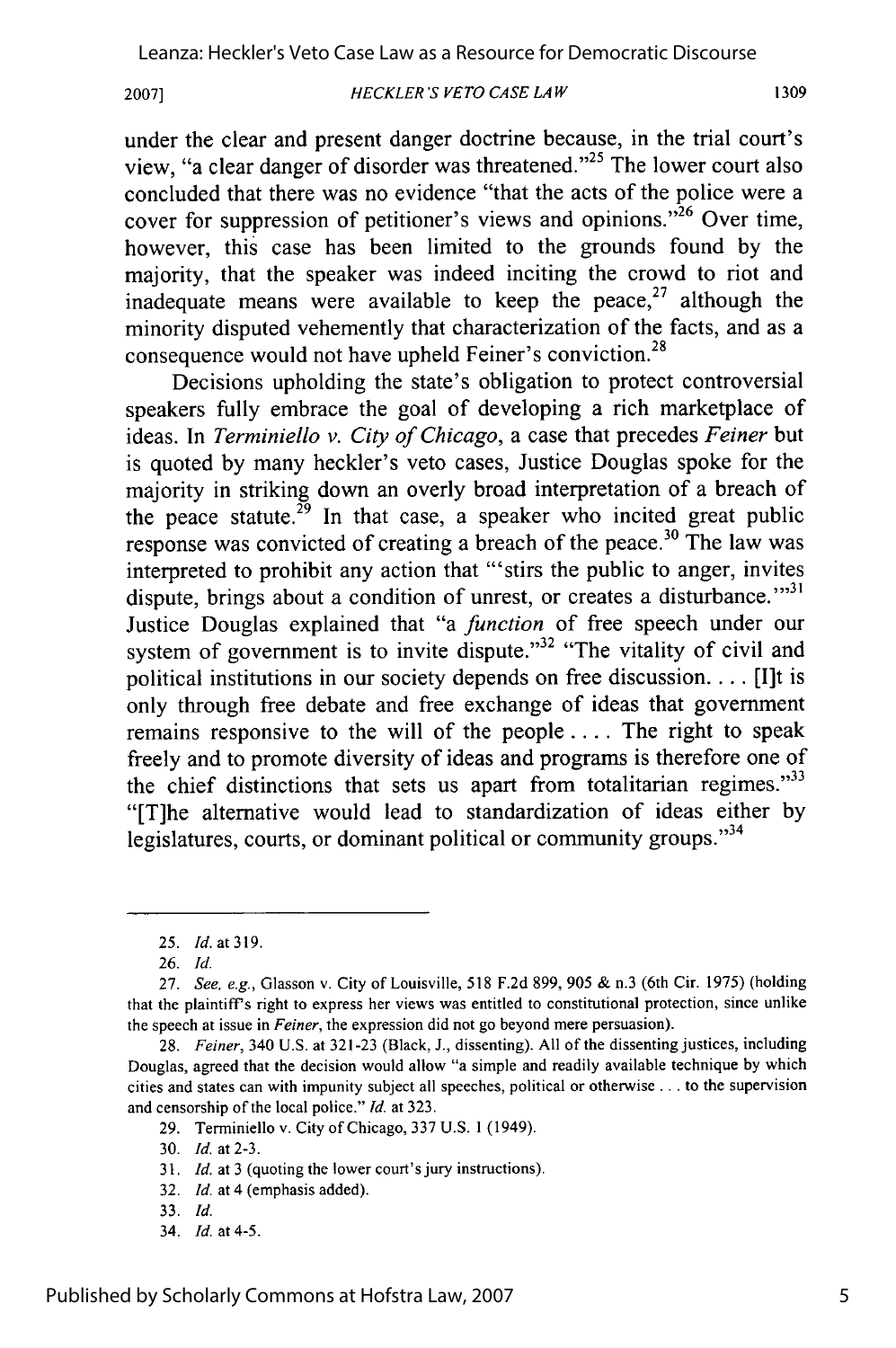### *HOFSTRA LAW REVIEW*

Similarly, in *Forsyth County v. Nationalist Movement,* the Supreme Court held that "[1]isteners' reaction to speech is not a content-neutral basis for regulation."<sup>35</sup> The Court explained that "[s]peech cannot be financially burdened, any more than it can be punished or banned, simply because it might offend a hostile mob. $^{356}$  In this case, the county had adopted an ordinance allowing an administrative official to set the fee for a parade or protest based on the likely cost of policing that event.<sup>37</sup> The Court found this would necessarily be regulating speech based on content.<sup>38</sup>

Even more on point are district court cases involving equitable relief, because those cases require that the city take action to promote free speech. 39 For example, *Dunlap v. City of Chicago* addressed an ongoing controversy over a pro-Martin Luther King, Jr. march that often faced a violent response every year that it was held.<sup>40</sup> The district court judge granted an injunction not only requiring the city to grant the protesters a right to march, but also ordered the city to "provide police in such numbers as in their professional judgment are required to afford adequate protection to plaintiffs."<sup>41</sup> After the march occurred, but with significant violence despite the court's order granting police protection, the district court concluded that the plaintiff marchers were allowed to bring a Section 1983 claim against the police officers for failure to provide adequate protection.<sup>42</sup>

A similar example is *Glasson v. City of Louisville,* in which a protestor observing President Nixon's motorcade route held up a sign asking the President to "[1]ead us to hate and kill poverty, disease and ignorance, not each other. $n<sup>43</sup>$  A police officer had earlier in the day been instructed to "destroy any sign or poster that was 'detrimental' or 'injurious' to the President. . . .<sup>744</sup> The judge noted that this protester was

1310

39. Dunlap v. City of Chicago, 435 F. Supp. 1295, 1301 (N.D. Ill. 1977); Cottonreader v. Johnson, 252 F. Supp. 492, 497 (M.D. Ala. 1966) ("[S]uppression by public officials or police of the rights of free speech and assembly cannot be made an easy substitute for the performance of their duty to maintain order by taking such steps as may be reasonably necessary and feasible to protect peaceable, orderly speakers, marchers or demonstrators in the exercise of their rights against violent or disorderly retaliation or attack at the hands of those who may disagree and object.").

42. *Id.* at 1298.

<sup>35. 505</sup> U.S. 123, 134 (1992).

<sup>36.</sup> *Id.* at 134-35 (citation omitted).

<sup>37.</sup> *Id.* at 124.

<sup>38.</sup> *Id.* at 137; *see also id.* at 140-42 (Rehnquist, C.J., dissenting) (mentioning heckler's veto).

<sup>40.</sup> *Dunlap,* 435 F. Supp. at 1296-97.

<sup>41.</sup> *Id.* at 1297.

<sup>43.</sup> Glasson v. City of Louisville, 518 F.2d 899, 901 (6th Cir. 1975).

<sup>44.</sup> *Id.*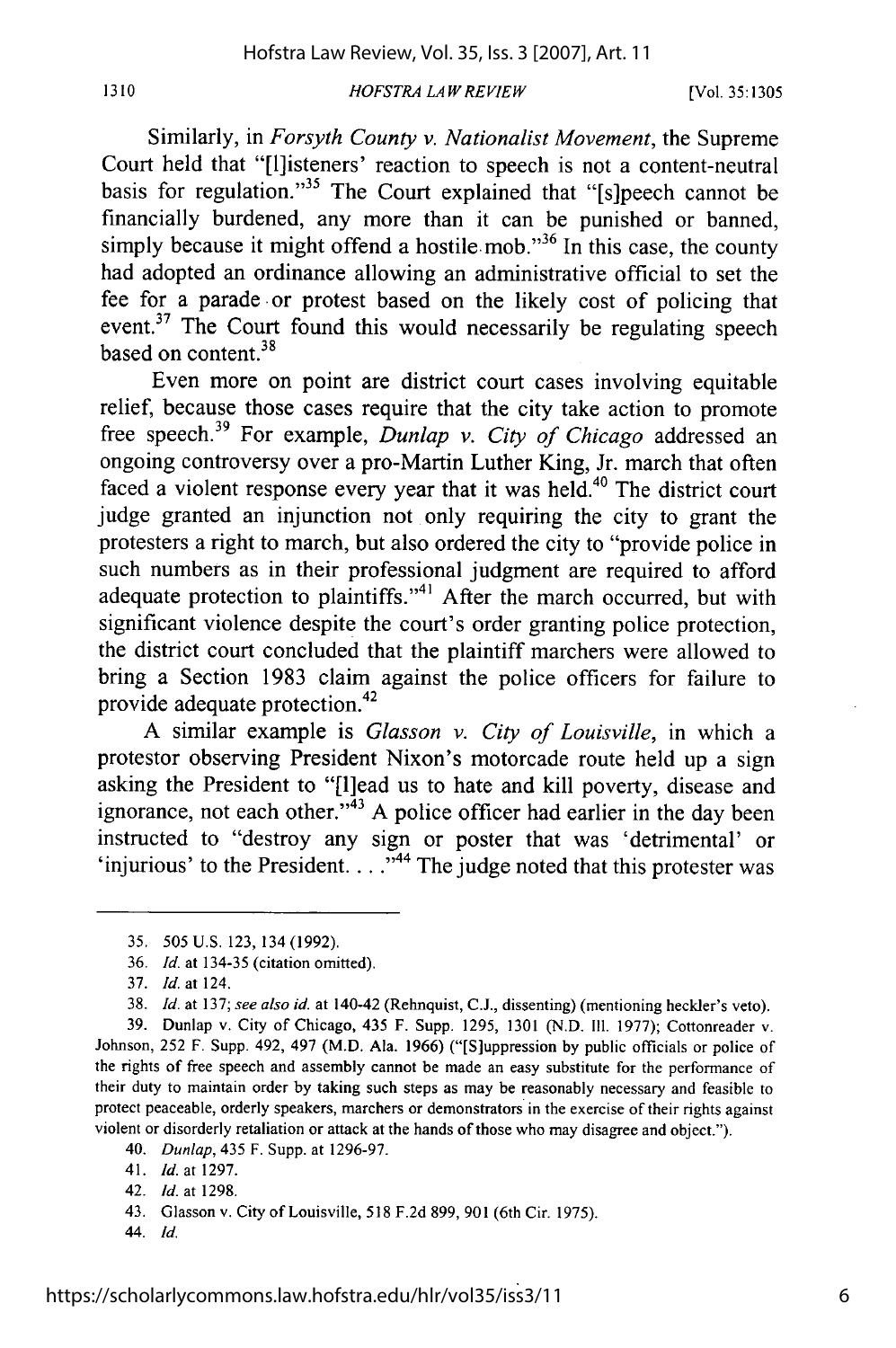*HECKLER'S VETO CASE LAW* **20071**

making her views known "in a manner often used by persons who do not have access to the print or broadcast media."<sup>45</sup> "A police officer has the duty not to ratify and effectuate a heckler's veto nor may he join a moiling mob intent on suppressing ideas. Instead, he must take reasonable action to protect from violence persons exercising their constitutional rights." $46$  In this case, despite the presence of twenty-five to thirty hecklers, the court found that seven to twelve police officers could have called for reinforcements and that the destruction of the poster was not done in good faith.<sup>47</sup> The action of the police "exhibit[ed] shocking disregard of her right to have her person and property protected by the state from violence at the hands of persons in disagreement with her ideas."<sup>48</sup>

In case after case, Courts of Appeals and the Supreme Court emphasize that the role of the state is to promote speech despite hostile circumstances. 49 Although these cases forcefully protect speech, they do not hold that the state's obligation to promote speech is boundless. In all the cases, the courts take pains to make clear that the duty to protect a speaker faced with a hostile mob will fail once the situation becomes truly dangerous. "[T]he law does not expect or require them to defend the right of a speaker to address a hostile audience, however large and intemperate, when to do so would unreasonably subject them to violent retaliation and physical injury."<sup>50</sup>

The cases described above hold that the state has a serious, but not boundless, obligation to protect and promote unpopular speech in the traditional heckler's veto case. However, perhaps more powerful is the concept of a heckler's veto in the mind of many jurists. For example, an extremely helpful use of the term heckler's veto occurs in the Supreme Court's opinion in *Reno v. ACLU,* the case in which the Supreme Court definitively granted full First Amendment protection to the Internet.<sup>51</sup> In

<sup>45.</sup> *Id.* at 905.

<sup>46.</sup> Id. at 906.

<sup>47.</sup> *Id.* at 902.

<sup>48.</sup> *Id.* at **911.**

<sup>49.</sup> *See, e.g.,* Ovadal v. City of Madison, 416 F.3d 531, 537 (7th Cir. 2005) ("'[D]oes it follow that the police may silence the rabble-rousing speaker? Not at all. The police must permit the speech and control the crowd; there is no heckler's veto."' (quoting Hedges v. Wauconda Cmty. Unit Sch. Dist. No. 118, 9 F.3d 1295, 1299 (7th Cir. 1993))); Smith v. Ross, 482 F.2d 33, 37 (6th Cir. 1973) ("[S]tate officials are not entitled to rely on community hostility as an excuse not to protect, by inaction or affirmative conduct, the exercise of fundamental rights."); *see also* Gider v. Abramson, 994 F. Supp. 840, 845-46 (W.D. Ky. 1998) ("The police were not at liberty to do nothing; authorities had to develop some way of allowing the rallies to proceed . . . . ").

<sup>50.</sup> *Glasson,* 518 F.2d at 909.

<sup>51. 521</sup> U.S. 844 (1997).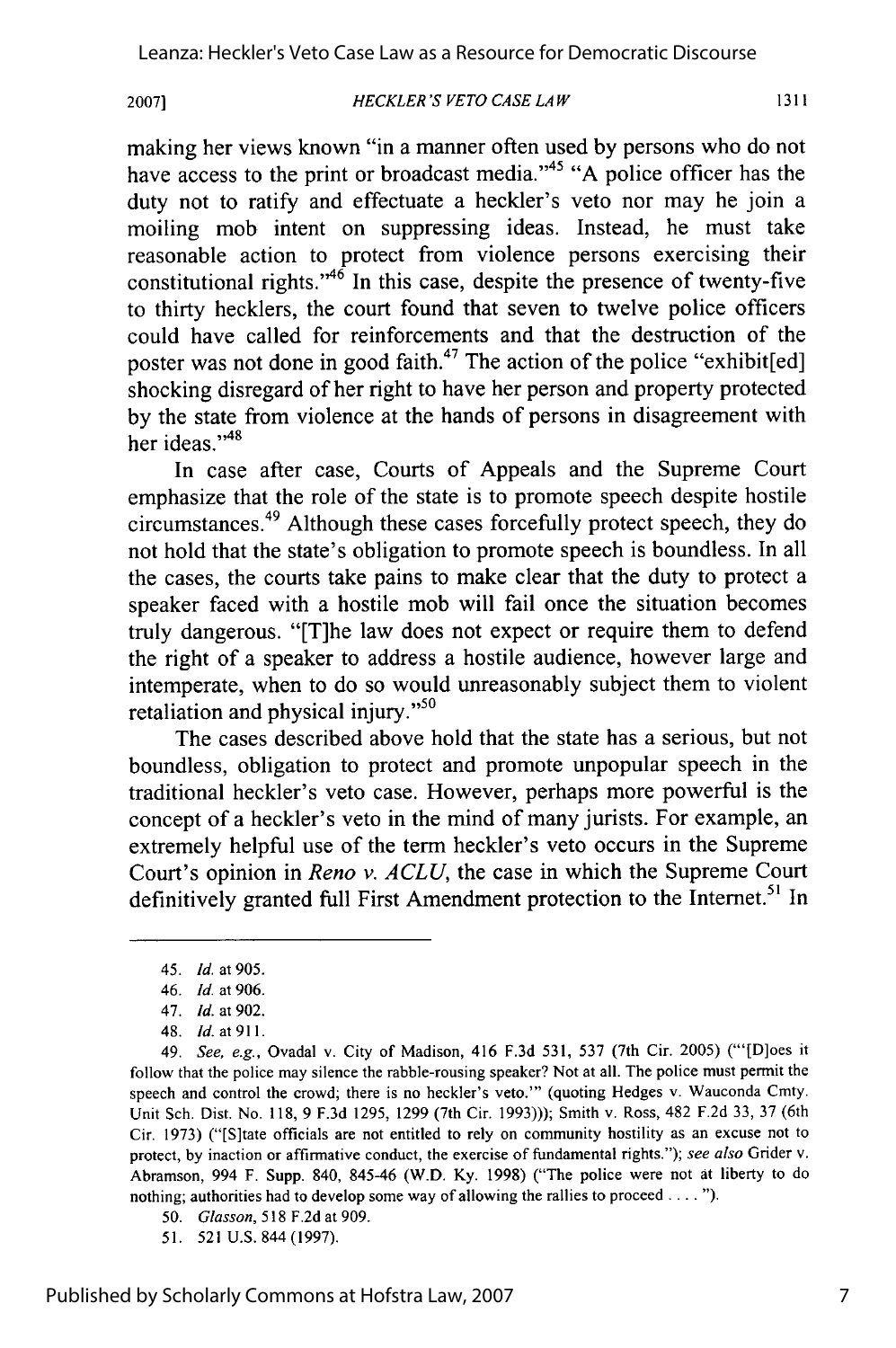*HOFSTRA LA W REVIEW*

this case, the Court used an analogy with a heckler's veto, without requiring that the case before it include all the elements of a classic heckler's veto case. In this case, the Court considered and rejected a number of the government's arguments in support of the Communications Decency Act ("CDA").<sup>52</sup> One portion of the CDA outlawed transmission of proscribed content if the sender had knowledge that a "specific person" was under 18 years of age.<sup>53</sup> The Court found this portion of the statute unacceptable, in part because "[i]t would confer broad powers of censorship, in the form of a 'heckler's veto,' upon any opponent of indecent speech who might simply log on [to a chat room or other Internet forum] and inform the would-be discoursers that his 17-year-old child-a 'specific person **...** under 18 years of age,' would be present."<sup>54</sup>

This use of the concept of a heckler's veto in this case shows the power of the idea in the mass media context. In this case, the Court did not require any specific state action to see an analogy with a heckler's veto. Instead, the Court found that by merely enacting a law proscribing certain types of private conduct, Congress could empower a private party to stop constitutionally-protected speech.

## III. APPLICATION OF HECKLER'S VETO TO CONTROVERSIAL SPEECH

In contrast to other areas of First Amendment law, the Supreme Court has permitted the federal government to take action to ensure that all speakers are heard on the broadcast spectrum.<sup>55</sup> Despite this proactive role for the government to protect First Amendment rights in broadcasting, the current state of affairs for broadcasting is nonetheless inadequate to promote a truly dynamic marketplace of ideas. Most important, there is no obligation on the part of the government to protect the digital "heckler." There is no obligation that a controversial speaker be allowed to speak on the broadcast spectrum. At most, the government is permitted to take action to promote speech, but is not obligated to do so. The analogy in a heckler's veto case would be a situation where police officers were *permitted* to protect a controversial speaker, but were not obligated to do so. As illustrated above, this is clearly not the  $\frac{1}{2}$ law.<sup>56</sup>

<sup>52.</sup> *Id.* at 864-68.

<sup>53.</sup> *See* 47 U.S.C. **§** 223 (1996), *invalidated by* Reno v. ACLU, 521 U.S. 844 (1997).

<sup>54.</sup> *Reno,* 521 U.S. at 880 (internal citation omitted).

<sup>55.</sup> *See* Red Lion Broad. Co. v. FCC, 395 U.S. 367, 396-401 (1968).

<sup>56.</sup> *See* Gregory v. City of Chicago, 394 U.S. 111, 111-12 (1968); Glasson v. City of Louisville, 518 F.2d 899, 905-06, 907-10 (6th Cir. 1975); Dunlap v. City of Chicago, 435 F. Supp.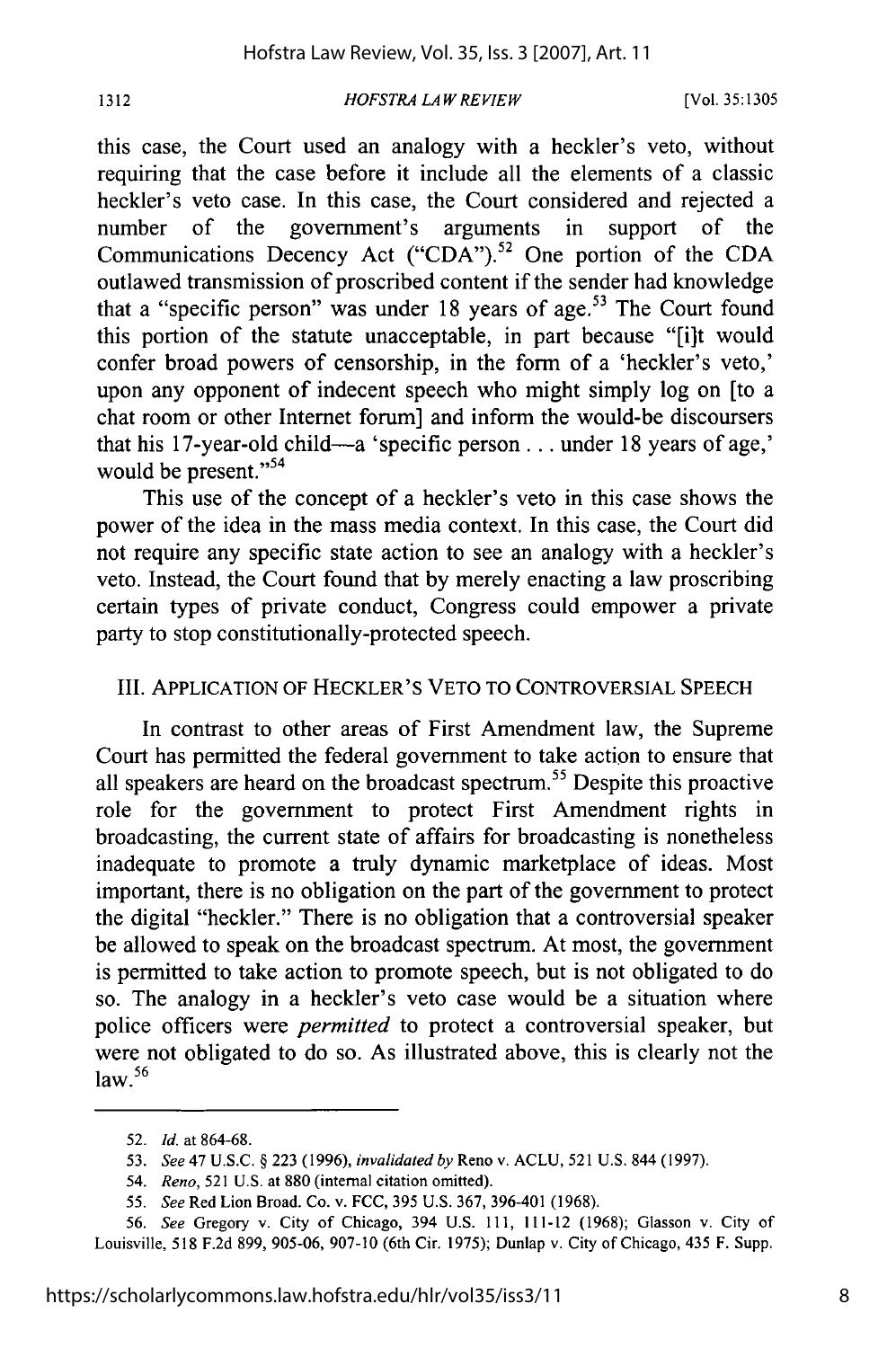**2007]**

#### *HECKLER'S VETO CASE LAW*

In contrast, a critical element of the heckler's veto is the obligation of the state not to allow public opposition to shut down a speaker. But today broadcasters frequently act in exactly this manner—they refuse to sell advertising time to a member of the public because of the controversial nature of the advertisement. While broadcasters are not permitted to deny political candidates advertising time because the advertisement is controversial, no other speaker has received such protection from Congress and the courts. A classic example of the refusal to sell advertising time was the inability of the United Church of Christ ("UCC") to buy time to air its message in  $2004$ <sup>57</sup>. The UCC is a mainline Protestant denomination with over 1.3 million members nationwide that was engaged in a national identity campaign to draw individuals to its congregations.<sup>58</sup>

In its campaign, UCC sought to spread a message of "extravagant welcome" to a wide array of members of the public-specifically demographic segments that might traditionally be considered unwelcome in church. To this end, UCC developed an allegorical advertisement called "Night Club." In Night Club, two muscular, blackclad bouncers guard velvet ropes at the doors of a church, admitting more socially acceptable worshippers but turning away worshippers from more marginalized groups.<sup>59</sup> The screen goes black, and then the text conveys a simple message about the UCC: "Jesus didn't turn people away. Neither do we."<sup>60</sup> Music begins, the screen turns to shots of a happy, unified, diverse group, and an unseen speaker announces: "The United Church of Christ--no matter who you are, or where you are on life's journey, you are welcome here." $61$ 

61. *Id.*

<sup>1295, 1298, 1301 (</sup>N.D. **111.** 1977). The great flaw of many attempts to reform FCC policy is their necessary reliance on the FCC's power to regulate. But if political winds change, and the FCC concludes that a particular policy promoting the diversity of voices is no longer appropriate, nothing in current jurisprudence can stop the FCC from making such a decision. *See* Syracuse Peace Council v. FCC, 867 F.2d 654, 656, 667, 669 (D.C. Cir. 1989); Syracuse Peace Council, 2 F.C.C.R. 5047-48 (1987); *see also* Cheryl Leanza & Harold Feld, *How Can Government Constitutionally Compel Mass Media to Provide News, and How Can Citizens Make It Happen?, in NEWS* INCORPORATED 185, 185-212 (Elliot D. Cohen ed., 2005) (promoting a law that would obligate the FCC's action in these cases).

*<sup>57.</sup> See In re* NBC Telemundo License Co., Petition to Deny Renewal (petition date Dec. 9, 2004) (file no. BRCT - 20041001ABM) at 1, 5-7; *In re* CBS Television Stations, Inc., Petition to Deny Renewal (petition date Dec. 9, 2004) (file no. BRCT- 20041001AJQ) at 4-7.

<sup>58.</sup> *In re* CBS Stations, Inc., Petition to Deny Renewal (petition date Dec. 9, 2004) (file no. BRCT - 20041001AJQ) at 2.

<sup>59.</sup> Advertisement: Bouncers, http://www.stillspeaking.com/media (follow "Download The Ads" hyperlink; then follow "Bouncers" hyperlink under "View Television Commercials").

<sup>60.</sup> *Id.*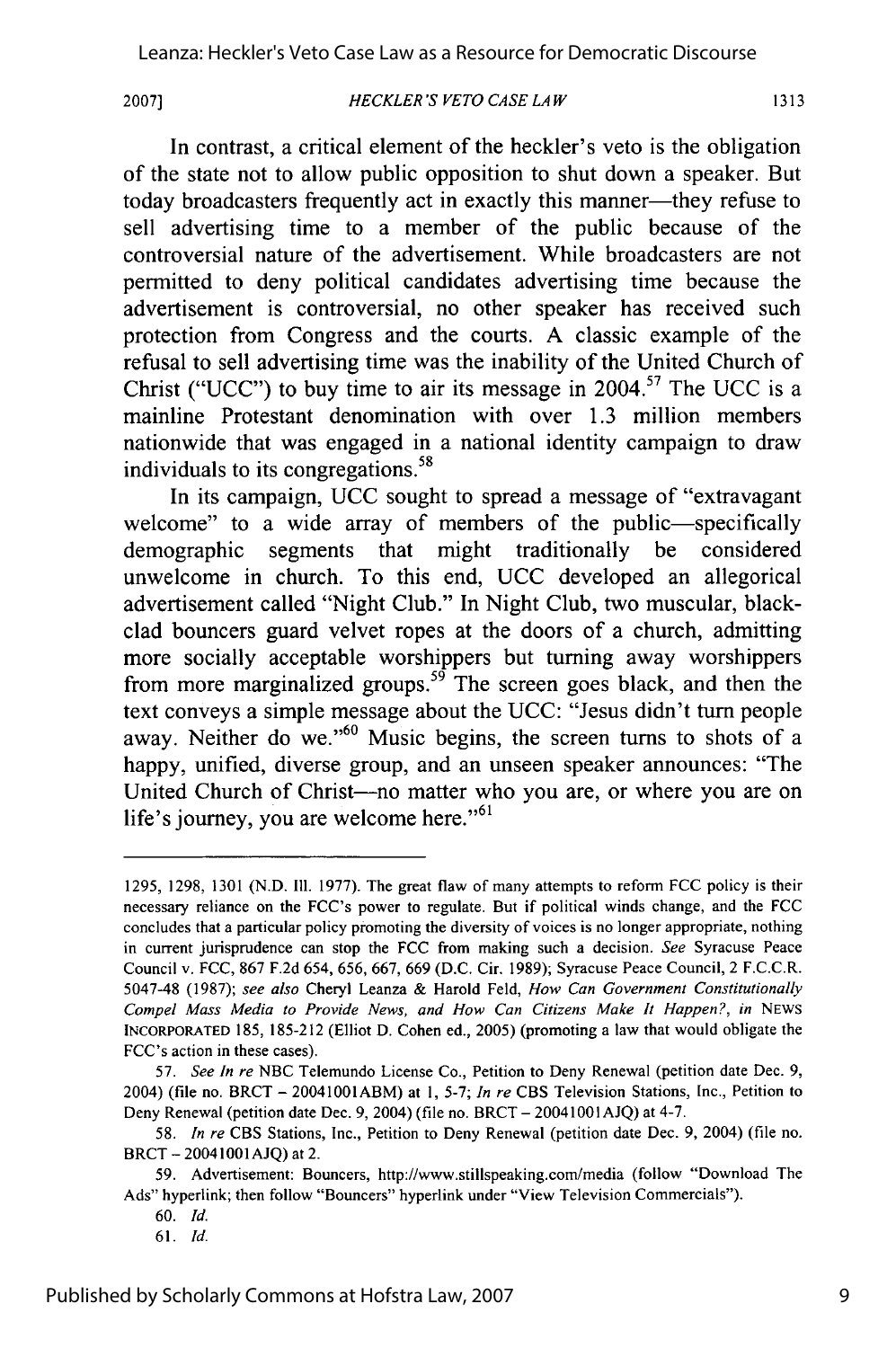#### *HOFSTRA LA W REVIEW*

1314

UCC sought to buy advertising time on several broadcast networks, as opposed to buying from each local affiliate, as it is far more costeffective to buy network time. NBC refused to air the advertisement on its network, claiming it was "too controversial."<sup>62</sup> CBS refused for a slightly different reason, claiming the advertisement addressed "one side of a current controversial issue of public importance **...** this commercial touches on the exclusion of gay couples and other minority groups.<sup> $55$ </sup>

Thus, in this case, the networks were able to shut down speech specifically because it was controversial. The result of this decisionmaking, enabled by the current regulatory structure of broadcast regulation, was to ensure that some viewpoints will not be disseminated in this country. And this instance is but one application of typical broadcaster policies prohibiting ads on controversial topics. Viewed in the context of heckler's veto cases, where only the threat of violence can shut down controversial—even vile—speech, broadcasting law seems out of touch with First Amendment precepts. It is difficult to reconcile a decision to refuse advertisement *because* it is controversial with the words in *Terminiello:* "[A] function of free speech under our system of government is to invite dispute."<sup>64</sup>

While it would be appropriate to prohibit a broadcaster from refusing to air speech because it is controversial, this does not imply that broadcasters must accept all advertising. For example, such a prohibition would continue to recognize that broadcasters have an appropriate role in evaluating advertising for taste, and to channel some advertisements to appropriate time slots accordingly.<sup>65</sup> Rationales grounded on inappropriate terms and graphics would certainly be appropriate for advertising. But rationales grounded in the discomfort of the audience because of the *ideas* the advertising contains should not be permitted.

As the cases regarding heckler's vetoes hold, "hostile public reaction does not cause the forfeiture of the constitutional protection afforded a speaker's message so long as the speaker does not go beyond mere persuasion and advocacy of ideas and attempts to incite to riot."<sup>66</sup>

In addition to heckler's veto cases centering on the value of controversial speech, in some instances, these cases show the importance

<sup>62.</sup> *See In re* NBC Telemundo License Co., *supra* note 57, at Attachment A, Exhibit **1.**

<sup>63.</sup> *Id.* at Attachment A, Exhibit 2.

<sup>64.</sup> Terminiello v. City of Chicago, 337 U.S. 1, 4 (1949).

<sup>65.</sup> *Cf* Becker v. FCC, 95 F.3d 75, 84 (D.C. Cir. 1996) (upholding a political candidate's right to broadcast graphic material that did not rise to the level of indecency at any time of day because candidates receive special protection under Sections 312(a)(7) and 315(a) of the Communications Act).

<sup>66.</sup> Glasson v. City of Louisville, 518 F.2d 899, 905 (6th Cir. 1975).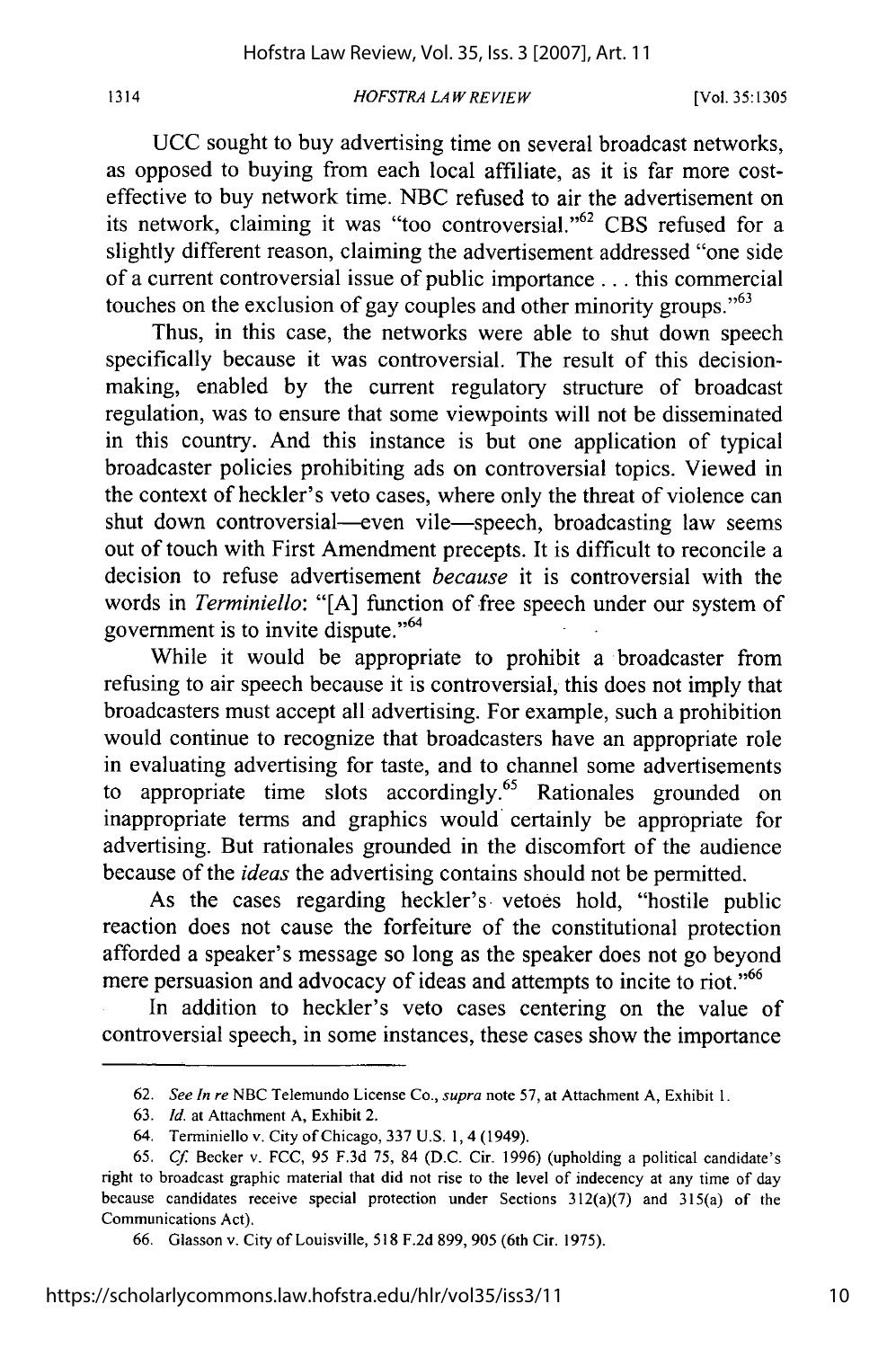**2007]**

#### *HECKLER'S VETO CASE LAW*

of allowing two competing views to be presented at the same time to the same audience. Drawing on these cases could provide a counterpoint to those who argue that media diversity need not be pursued because of the significant number of outlets available in the modem mass media. These cases contain an inherent recognition that presentation of multiple points of view *at the same time and place* are in furtherance of the First Amendment.

For example, in *Grider v. Abramson,67* the Klu Klux Klan and a "Unity Rally" were scheduled at the same time and general location in downtown Louisville. The court clearly recognized that the opportunity to speak in the same vicinity was a core portion of the First Amendment right being protected. The court praised the city for making an extensive effort to allow the two competing protests to occur at the same time.<sup>68</sup> The court concluded that "[c]hanging the time or place of either rally would have reduced the threat of violence but also would have been more restrictive and inconsistent with the goal of fostering public debate.... [A] debate is more vigorous when the opponent is within range  $\dots$ <sup>69</sup> Part of the complaint against the city took issue with the city's decision to separate the two protests with fencing and buffer zones. Rather than criticize the separation, the court based its evaluation of the city's behavior on its effectiveness in promoting debate: "[T]he separation would probably encourage the debate, rather than inhibit it [because the separation would quell violence]. $\cdot$ <sup>70</sup>

Interestingly, this court carefully considered a related claimwhether speakers not associated with either rally should be permitted to speak. The court concluded: "Plaintiffs had no constitutional right to talk over or shout down the rally speakers. Allowing individuals to drown out the message of lawful speakers would diminish, rather than affirm, the right of free speech."<sup>71</sup> This subtlety draws a contrast between private citizens stopping others from speaking and private citizens who choose to respond to one another. Speakers who obtain a permit and organize a rally can respond to another rally, while speakers who simply want to drown out others are not permitted. But under this well-reasoned ruling, neither a private actor nor a city may eliminate speech because it is controversial. The beauty of the court's analysis in *Grider* is that the

<sup>67. 994</sup> F. Supp. 840 (W.D. Ky. 1998).

<sup>68.</sup> *Id.* at 845.

<sup>69.</sup> *Id.*

<sup>70.</sup> *Id.*

<sup>71.</sup> *Id.* at 848.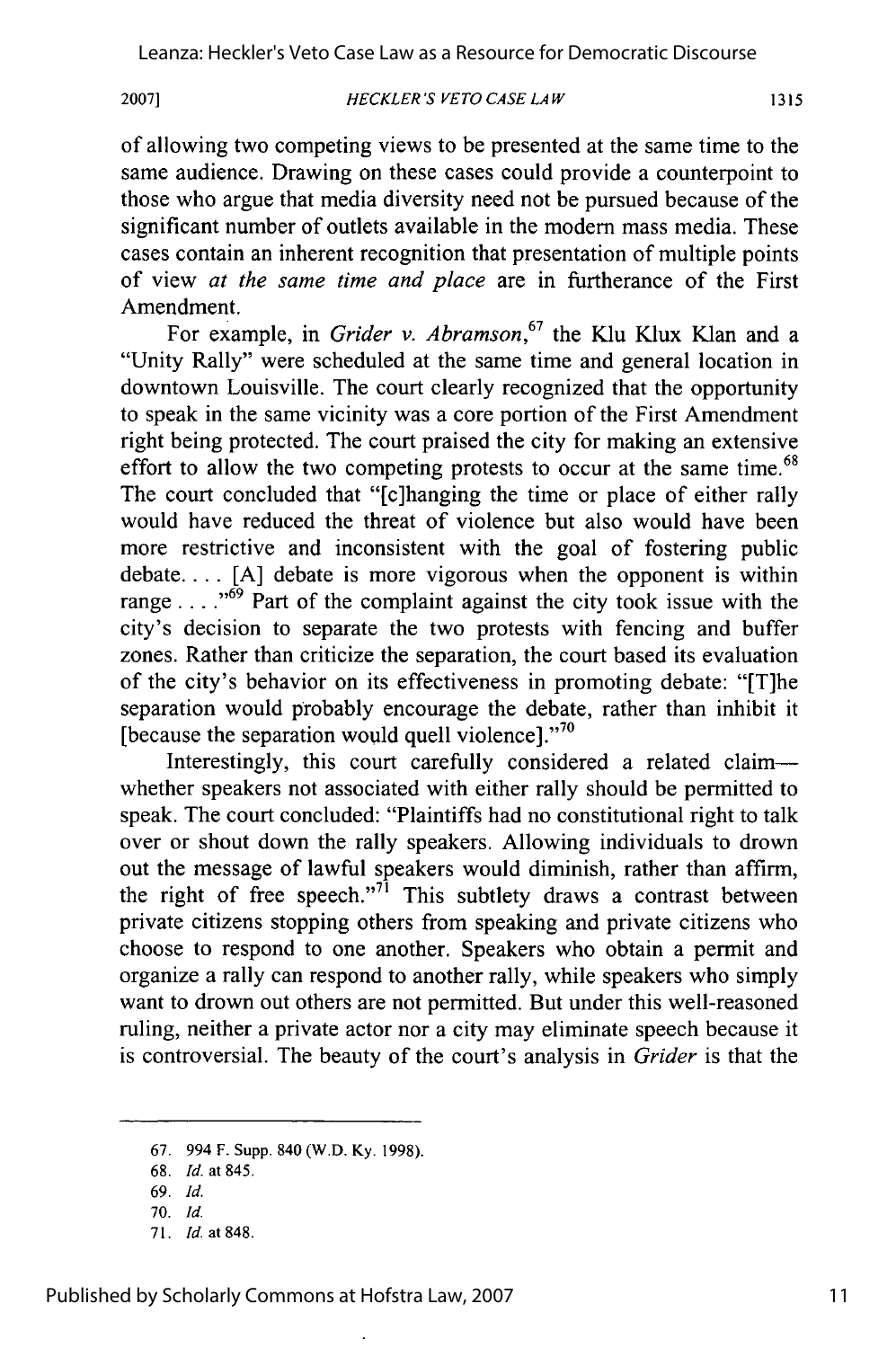1316

## *HOFSTRA LAW REVIEW*

opinion focused on increasing the amount of thoughtful debate at each turn.

This right of direct response is recognized in at least one area of FCC rules. Under these rules, political candidates are given "equal opportunities. $172$  If one candidate in a particular election receives advertising time, competing candidates are guaranteed the right to also obtain time.73 In these circumstances, broadcasters are obligated to give political candidates access to a similar audience demographic.<sup>74</sup> They are not allowed to relegate the response to "broadcasting Siberia."<sup>75</sup>

In heckler's veto cases, controversy is recognized as the defining characteristic of speech that must be protected. The ability to debate directly with one's opponent is often enshrined as the most important element under consideration. In current mass media law, in contrast, controversy is an acceptable reason to silence a speaker. And large corporations that own broadcast networks with the power to prohibit certain ideas from reaching the public are given as much protection under the First Amendment as small pamphleteers on the village green in the 1700s. The analysis of the First Amendment in modem mass media law cannot be reconciled with the robust public debate enshrined in heckler's veto cases.

## IV. STATE ACTION PROBLEM

Exploration of this matter raises the question of private action rather than state action in First Amendment debates. The First Amendment prohibits only government intervention with free speech.<sup>76</sup> In heckler's veto cases, speech is occurring on public ground. In the mass media, in contrast, the law considers speech on broadcast frequencies or cable channels to be occurring on private property.<sup>77</sup>

In his book, *Democracy and the Problem of Free Speech,* Cass Sunstein proposes a constitutional theory of the First Amendment which he calls a "New Deal" for speech, which can help resolve the state action problem.<sup>78</sup> He bases his theory on the change in constitutional

<sup>72. 47</sup> C.F.R. § 73.1941 (2006).

<sup>73.</sup> *Id.*

<sup>74.</sup> *See* 47 C.F.R. § 73.1941(e) (2006).

<sup>75.</sup> Becker v. FCC, 95 F.3d 75, 84 (D.C. Cir. 1996).

<sup>76.</sup> *See* U.S. CONST. amend. **1.**

<sup>77.</sup> See Ark. Educ. Television Comm'n v. Forbes, 523 U.S. 666 (1998). This conclusion is ironic given the broadcast spectrum is clearly owned by the United States government, not the individual FCC licensees.

<sup>78.</sup> *See* SUNSTEIN, *supra* note **10,** at 34-38.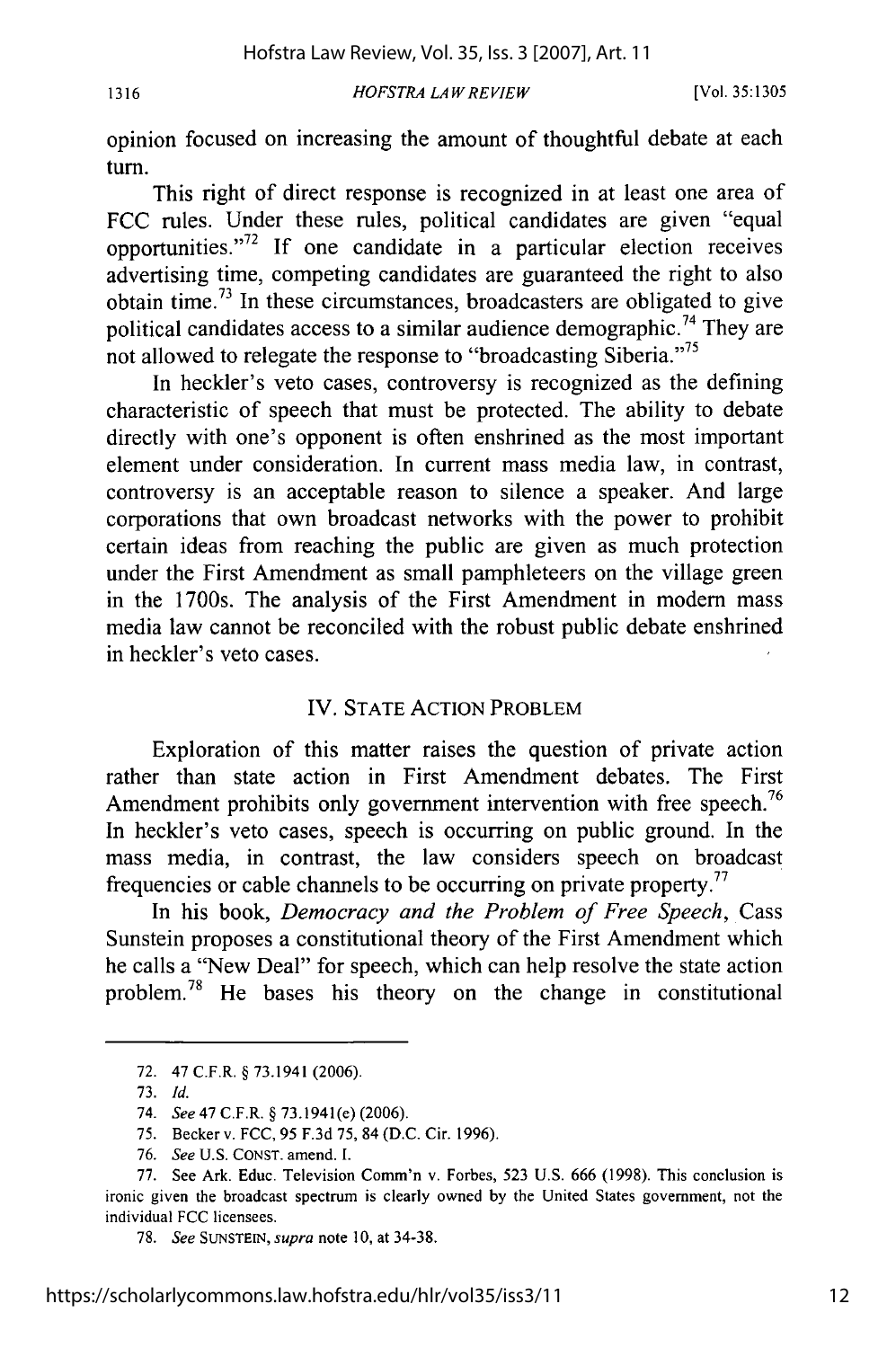**2007]**

understanding that occurred during the New Deal era.<sup>79</sup> Sunstein explains that in the 1930s, the Constitution was "understood as a constraint on government 'regulation,' just as it is now with respect to free speech."<sup>80</sup> At the time, the Supreme Court believed that the government must be "neutral" as between employers and employees. Under this theory, it would invalidate minimum wage laws, for  $example.<sup>81</sup>$ 

However, as Sunstein points out, this conclusion hinged upon an understanding that the existing power distributions were somehow sacrosanct.<sup>82</sup> The New Deal reformers persuaded the Supreme Court that, in Franklin Roosevelt's words, "'economic laws are not made by nature. They are made by human beings."<sup>83</sup> In other words, the distribution of power via the commercial market is not natural and deserving of protection from the government. Instead, it is a *direct product of the government* through the enforcement of existing laws. Property rights and tort law gave employers certain rights *vis-a-vis* employees. So-called government "intervention" eventually was understood, not as intervention, but as a recalibration of a governmentproduced system of rights.<sup>84</sup> Ironically, exactly this contrast was noted by Jerome Barron himself in his article forty years ago.<sup>85</sup>

Thus, under *Lochner,* the government was able to enact minimum wage laws and the change was not understood to be the government taking away power that employers were naturally entitled to, but instead was understood as the government recalibrating the rights it previously granted to employers. If the government is the source of employers' power in the first place, its reallocation of power cannot be considered an impermissible tampering. The government, in this account, is part of the initial power allocation.

The analogy to free speech in this country is clear. The freedom and power currently granted to newspapers, broadcasters, cable companies and other speakers is a direct result of the government's allocation of

85. *See* Barron, *supra* note **1,** at 1643 (noting that Holmes was a great advocate of the marketplace of ideas in free speech, but "reminded his brethren in *Lochner v.* New *York* that the Constitution was not 'intended to embody a particular economic theory, whether of paternalism and the organic relation of the citizen to the state or of *laissez faire,'* nevertheless rather uncritically accepted the view that constitutional status should be given to a free market theory in the realm of ideas") (citing Lochner v. New York, 198 U.S. 45, 76 (1905)).

<sup>79.</sup> *See id.* at 34.

<sup>80.</sup> *Id.* at 29.

<sup>81.</sup> *Id.*

<sup>82.</sup> *Id.*

<sup>83.</sup> *Id.* at 30 (citation omitted).

<sup>84.</sup> *See* **SUNSTEIN,** *supra* note 10, at 31-43.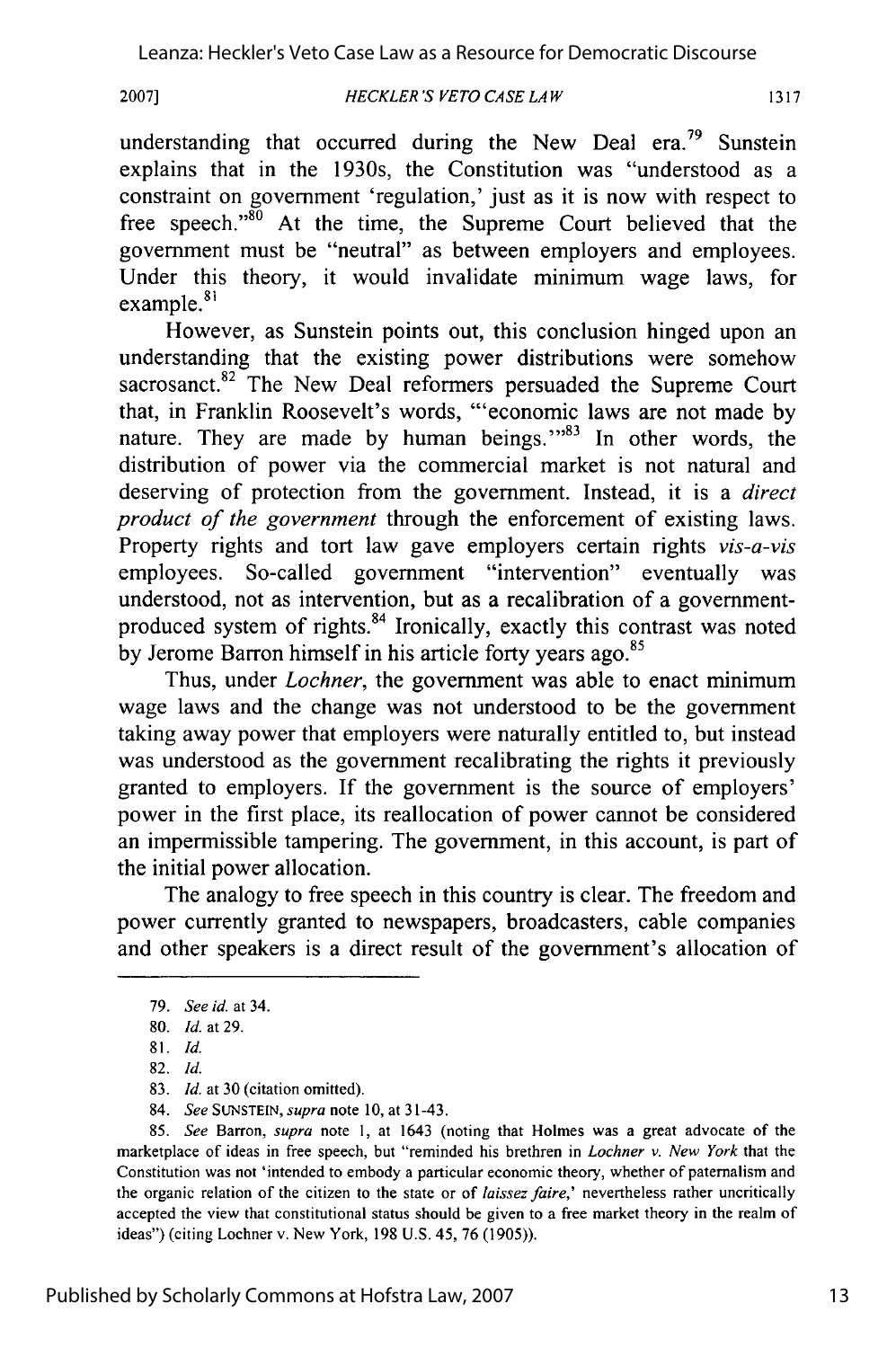rights through FCC and Congressional decision-making and through Supreme Court jurisprudence. It is not a sacrosanct right that may never be violated. Instead, the government would merely be recalibrating power among one set of speakers—who were previously favored—and another set of speakers (predominately comprised of listeners) who would receive more rights. In Sunstein's words, "[s]peaker autonomy, made possible as it is by law, may not promote constitutional purposes" in all circumstances.<sup>86</sup>

Sunstein's theory is a natural fit with the heckler's veto cases. Sunstein notes that his theory has particular support in the heckler's veto law because current law protects the positive right of receiving government protection in order to speak, as contrasted with the more traditional First Amendment right not to be censored or thwarted by the  $14$  government.<sup>87</sup>

In fact, the current public forum doctrine implies that the government owes members of the public a right to speak. The government must offer a reasonable venue to engage in the desired speech, and it may not prohibit all speech on certain land.<sup>88</sup> The government may not withhold a parade permit or refuse to grant other permits unless there are "ample alternative channels of communication."<sup>89</sup> The difference in this case is that the government owns the property where the speech occurs. But nevertheless, the courts require a proactive effort by the government in the face of would-be speakers.<sup>90</sup>

Under Sunstein's theory, the current regulation of mass media is sufficient to meet the state action requirement of the First Amendment. Congress and the FCC have granted to broadcasters, cablecasters and other media outlets the power to reach vast audiences and the power to exclude others.<sup>91</sup> The affirmative government involvement in the modern mass media is much more direct and obvious than the common law of property and tort eventually acknowledged as government action in the New Deal era. The range of rights granted in media regulation is

<sup>86.</sup> **SUNSTEIN,** *supra* note 10, at 34; *see also id.* at 34-38 (theorizing that government regulation should not always be dismissed as constitutionally impermissible, and in certain circumstances, may actually promote free speech).

<sup>87.</sup> *See id.* at 46-48.

<sup>88.</sup> *See* Perry Educ. Ass'n v. Perry Local Educators' Ass'n, 460 U.S. 37,45 (1983).

<sup>89.</sup> *Id.*

<sup>90.</sup> For an alternative solution to circumvent the state action problem, see Rory Lancman, *Protecting Speech from Private Abridgment: Introducing the Tort of Suppression,* 25 Sw. U. L. REV. 223 (1996).

<sup>91.</sup> *See supra* Part Ill.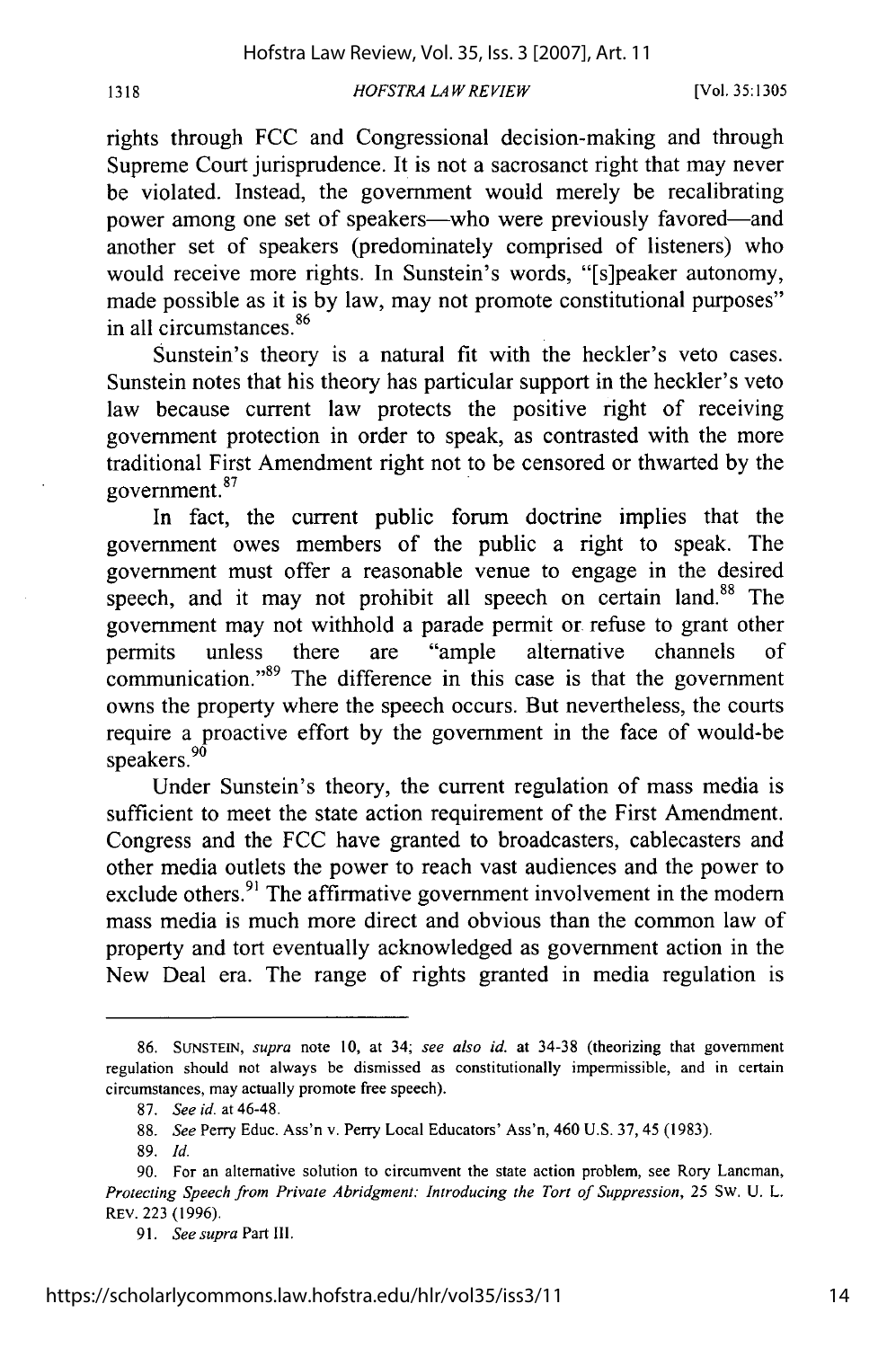*HECKLER'S VETO CASE LA W* **2007]**

extensive. Beyond receiving licenses, virtually all media outlets are granted various protections in intellectual property, technology regulation, and government subsidy.<sup>92</sup> Congress should be able to conclude that these protections ought to be balanced through additional rights granted to controversial (or any) speakers.

## V. CONCLUSION

Ironically, this Article began in search of a legal theory that would be more palatable to the courts than a broadscale reinterpretation of the First Amendment along the lines proposed by Jerome Barron forty years ago. To some degree, this effort was successful. A parallel between broadcasters who refuse to air controversial advertisements is plausible and could be helpful in current litigation. The terse rejection by private media owners of advertising that might be controversial is embarrassing in contrast with the efforts required of police departments to risk life and limb to promote debate in the face of violence. In the end, however, to reach beyond that scenario, the heckler's veto theory must turn to a different, but no less radical, rethinking of the fundamental concept upon which current First Amendment law is based. While Cass Sunstein's approach to the First Amendment is solid, it is unlikely to be taken up in the near term by the Supreme Court.

Thus, heckler's veto cases are useful, but hardly a silver bullet. Advocates can cite to the concept of a heckler's veto as an easily understood and accepted concept of First Amendment law. The language in these cases is a soaring testament to the importance of airing conflicting views, in situations much more dire than the typical mass media advertising buy. The analogy can help point out to courts, as it did in *Reno v. A CLU,* that one private actor is stopping the speech of another private actor with the state's assistance. However, the heckler's veto cases also come up against the core limitation of the First Amendment as it is currently interpreted. The Constitution says "Congress shall make no law ... abridging the freedom of speech."<sup>93</sup> Until congressional action in this context is not limited to direct government action, the

<sup>92.</sup> *See* Turner Broad. Sys., Inc. v. FCC *(Turner 1),* 512 U.S. 622, 688 (1994) (upholding must-carry regulations); Costa de Oro Television, Inc. v. FCC, 294 F.3d 123, 124 (D.C. Cir. 2002) (noting that the Cable Act "gives a broadcaster the option of cable carriage under a retransmission consent provision that permits the broadcaster and the cable operator to negotiate cable carriage arrangements" in exchange for compensation); Satellite Broad. & Comm. Ass'n v. FCC, 275 F.3d 337, 343 (4th Cir. 2001) (describing the "carry one, carry all" rule); KCST-TV, Inc. v. FCC, 699 F.2d 1185, 1187 (D.C. Cir. 1983) (describing network non-duplication rules).

<sup>93.</sup> U.S. CONST. amend. I.